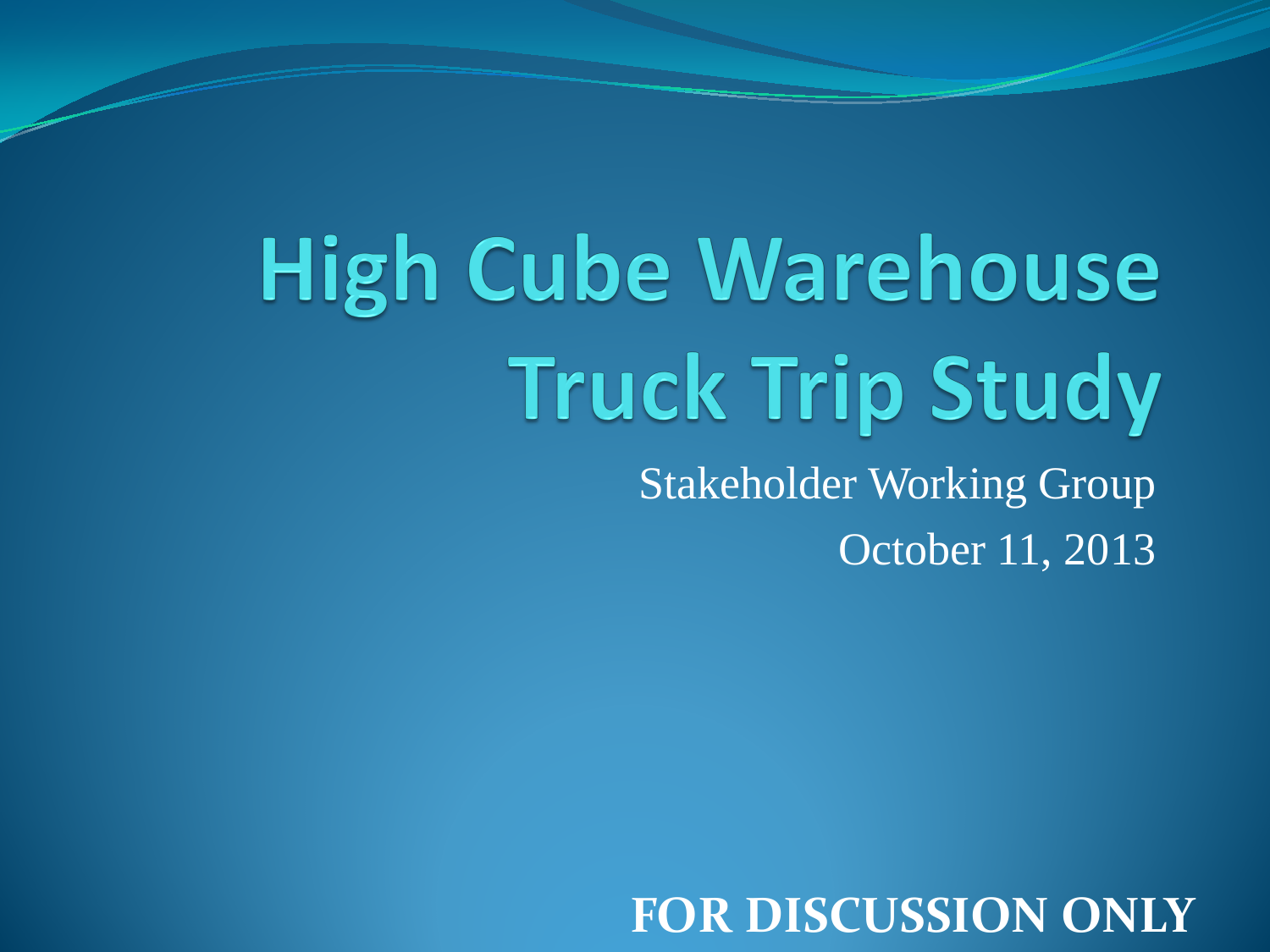## **Overview**

- Introduction
- Business Survey Preliminary Results
- Trip Counts
	- Methods
	- Results
- Next Steps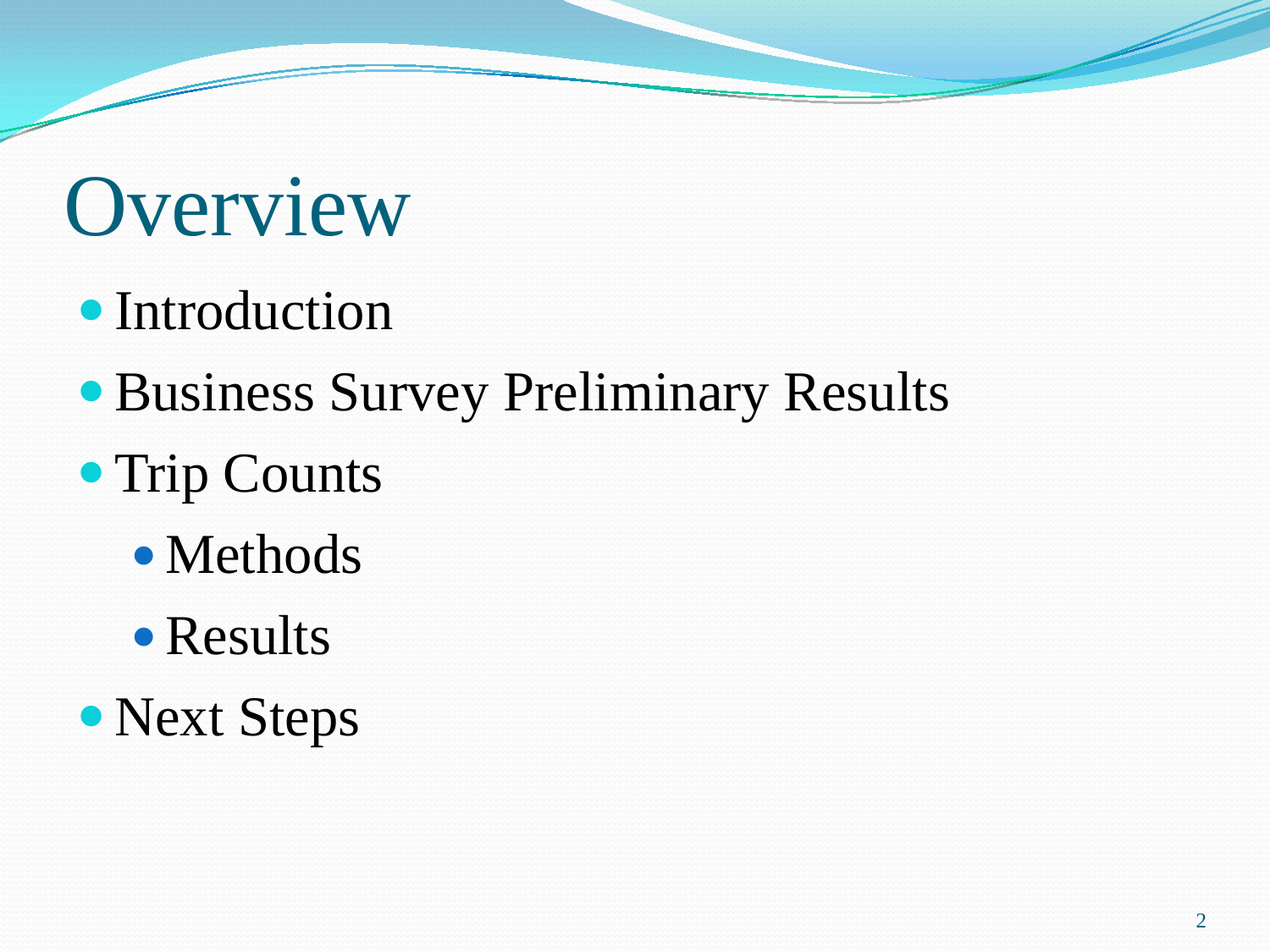#### Introduction

- Study is developing recommendation for high cube warehouse trip rate for voluntary use in CEQA air quality analyses
- Study is developing two datasets
	- Business survey
	- Trip counts
- Current trip rate recommendations:

#### *Trips per thousand square feet of warehouse*

| <b>Trip Rate</b>   | <b>CalEEMod</b><br>default | <b>TTE</b> | <b>NAIOP</b> (2010) |  |  |
|--------------------|----------------------------|------------|---------------------|--|--|
| <b>Overall</b>     | 2.59                       | 1.68       | 0.95                |  |  |
| <b>Trucks only</b> | 1.04                       | 0.64       | 0.29                |  |  |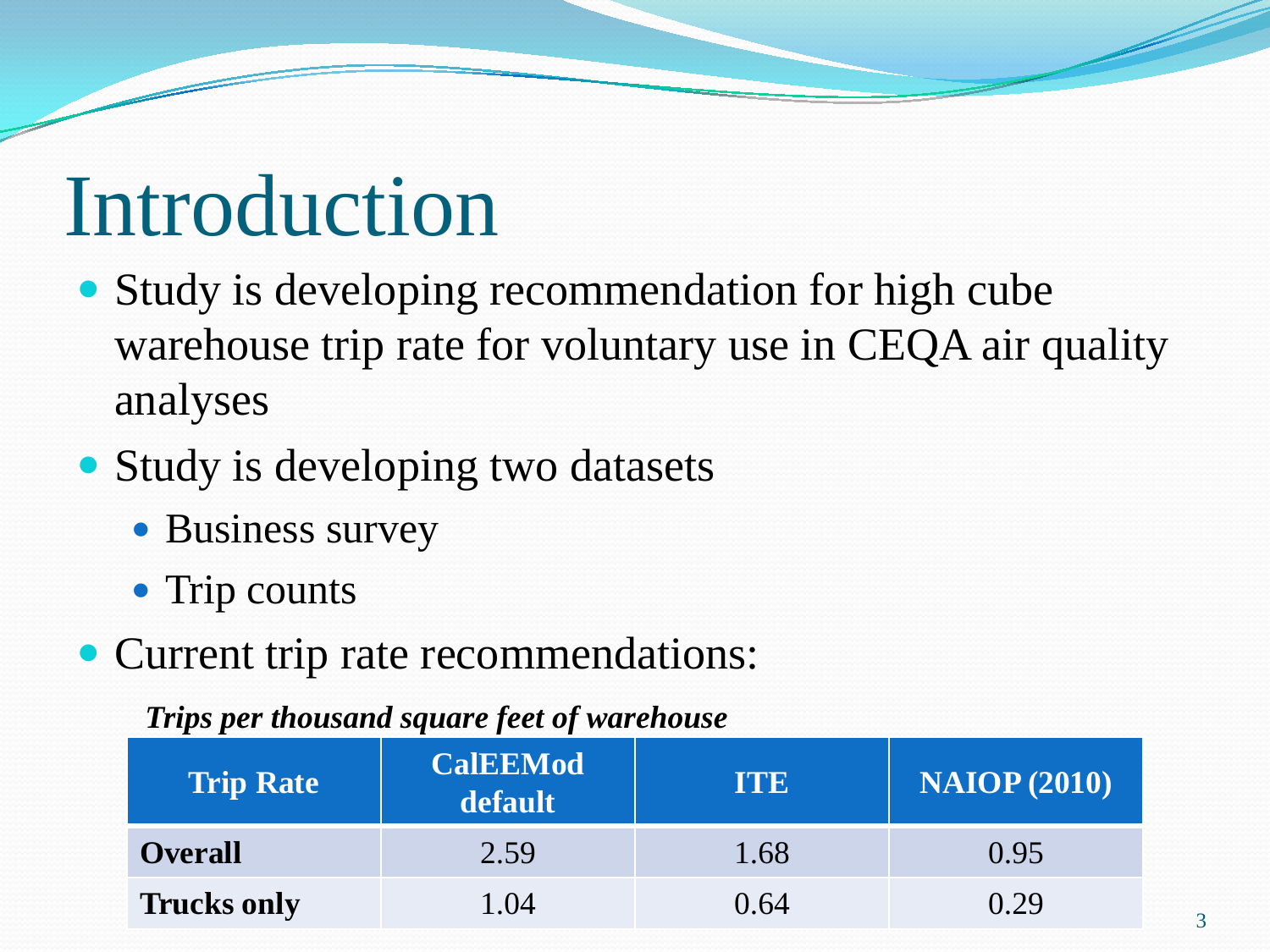# Business Survey

- Survey conducted Feb May 2013
	- Preliminary report and available data provided to group
- Status of survey confidentiality request
	- SCAQMD staff contacted all survey respondents
		- 13 businesses agreed to release anonymous data
		- 11 businesses requested confidentiality
		- 39 businesses did not respond to request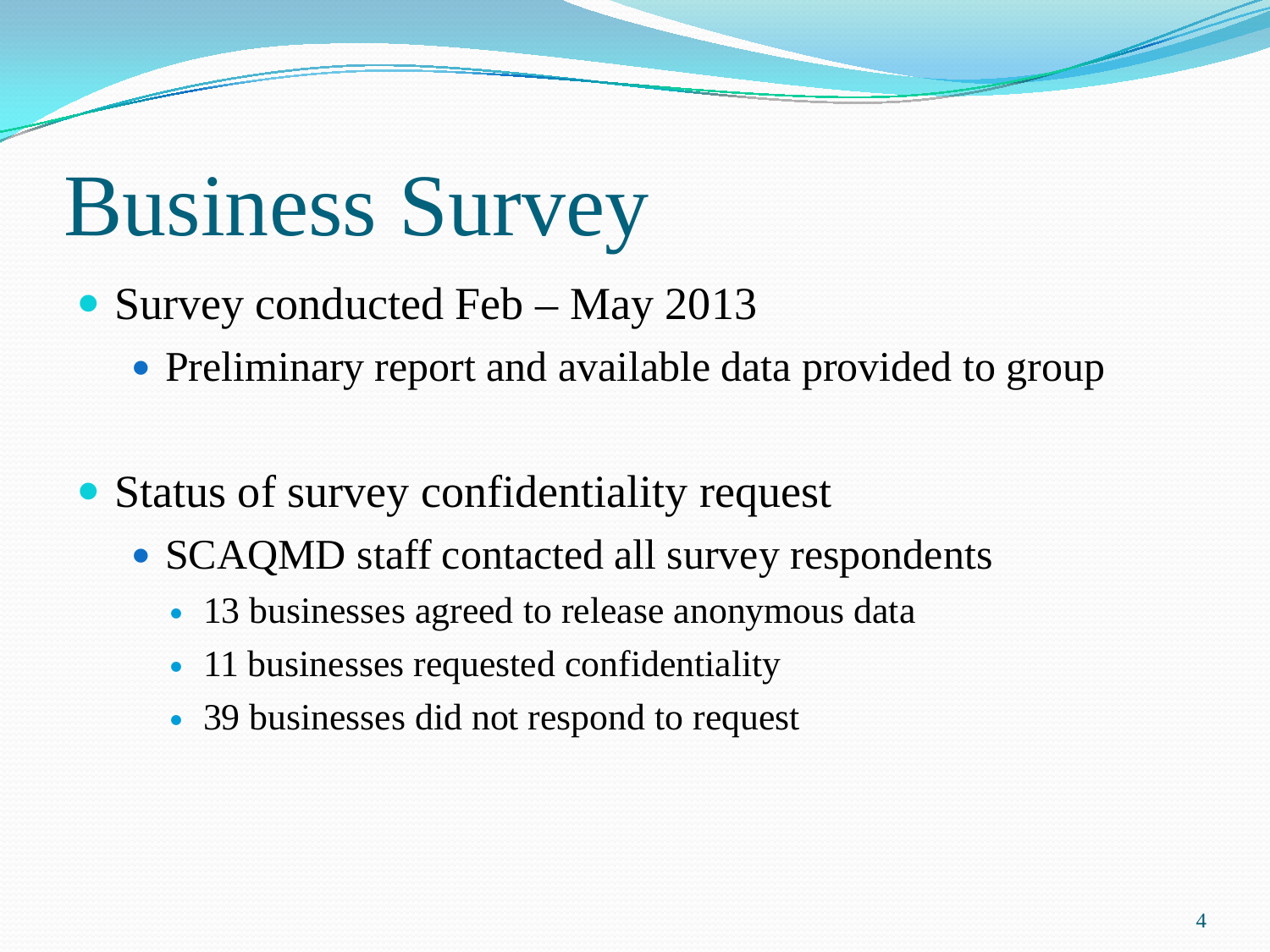# Use of Business Survey Results

- Purpose of survey is to provide information about warehouse operations and how it might affect trip rates
- Businesses reluctant to provide data
	- ~400+ surveys **→** 63 respondents **→** 34 high cube warehouses
	- All data aggregated based on facilities' responses to questions
- Three warehouses answering business survey also included in trip count dataset
	- Self reporting in survey within 16% of trip counts
- Business survey trip rates will not be used for final recommendation
- Other results in survey provide potentially useful insight into warehouse operations 5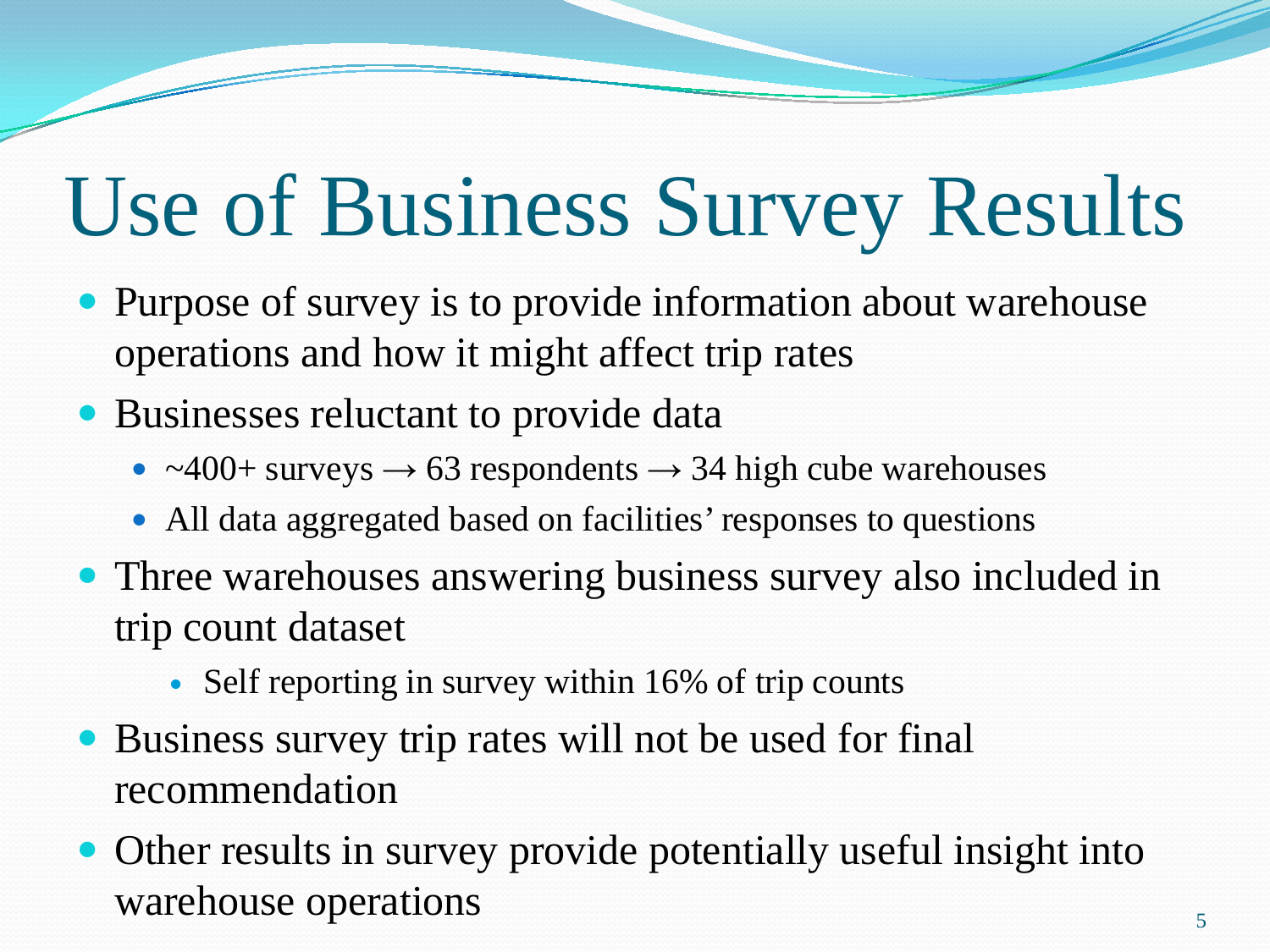# Business Survey Trip Rate

- Average overall rate  $= 1.2$  trips/tsf, trucks  $= 0.53$
- Preliminary analysis of survey results did not find strong correlation with:
	- Warehouse building characteristics (size, height, # docks)
	- Percent utilization of warehouse
	- Goods turnover rate
	- Warehouse distance from ports or distance that goods travel
- Truck trip rate most correlated with miles of conveyors used in warehouse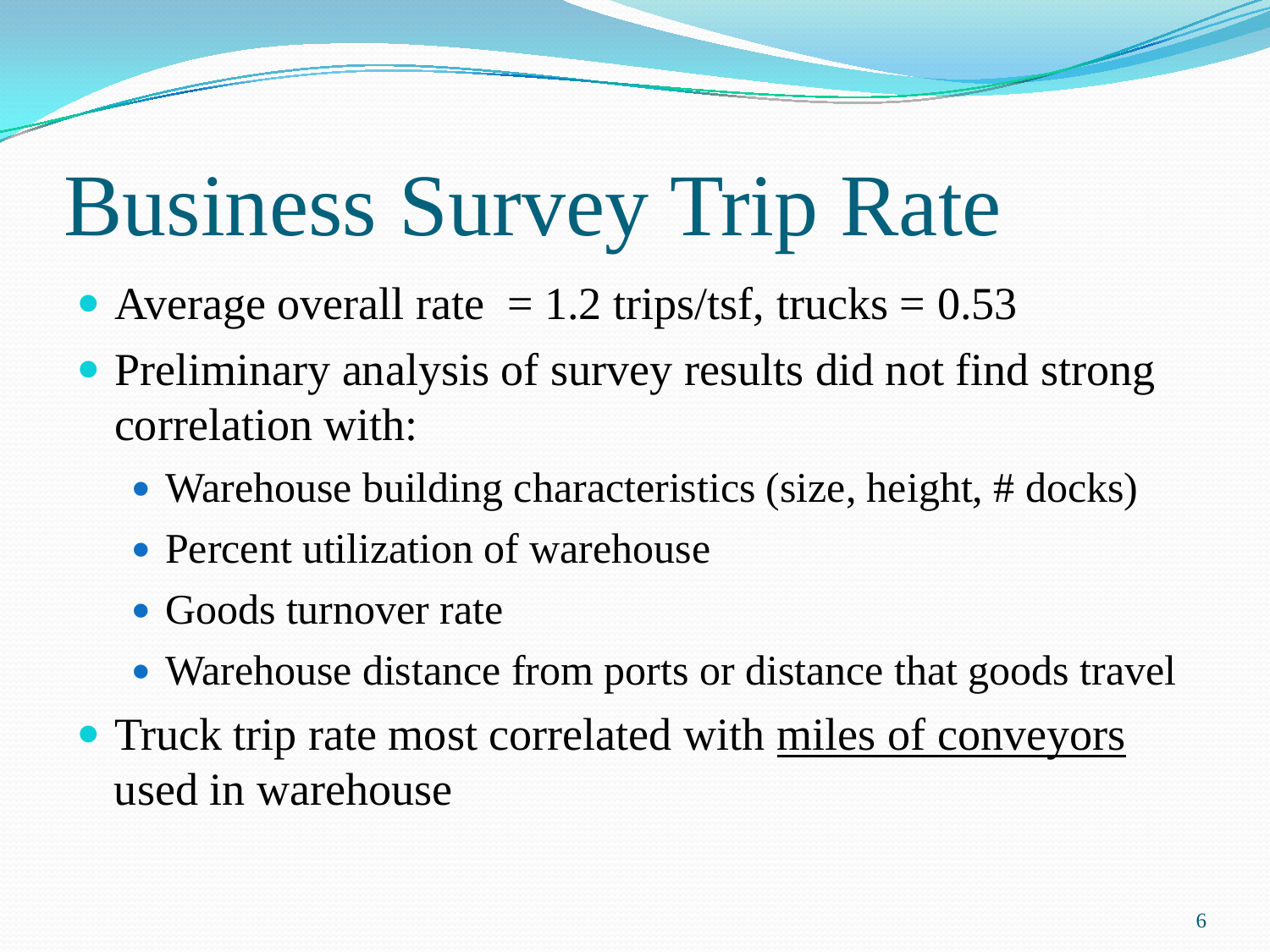# Business Survey Peaking Data

- Seasonal fluctuation
	- Average reported truck rate 27% higher in high season
	- Fall is most commonly reported High Season

#### **Monthly Count of HC Warehouses High Season**

|  | 3 4 6 6 3 4 6 6 15 14 15 11 |  |  |  |  |  |
|--|-----------------------------|--|--|--|--|--|

#### • Yearly fluctuation

- 40% of HC warehouses report 15 100% change in daily truck rate compared to historical best year
	- $\sim$   $\approx$  50-50 higher traffic vs. lower traffic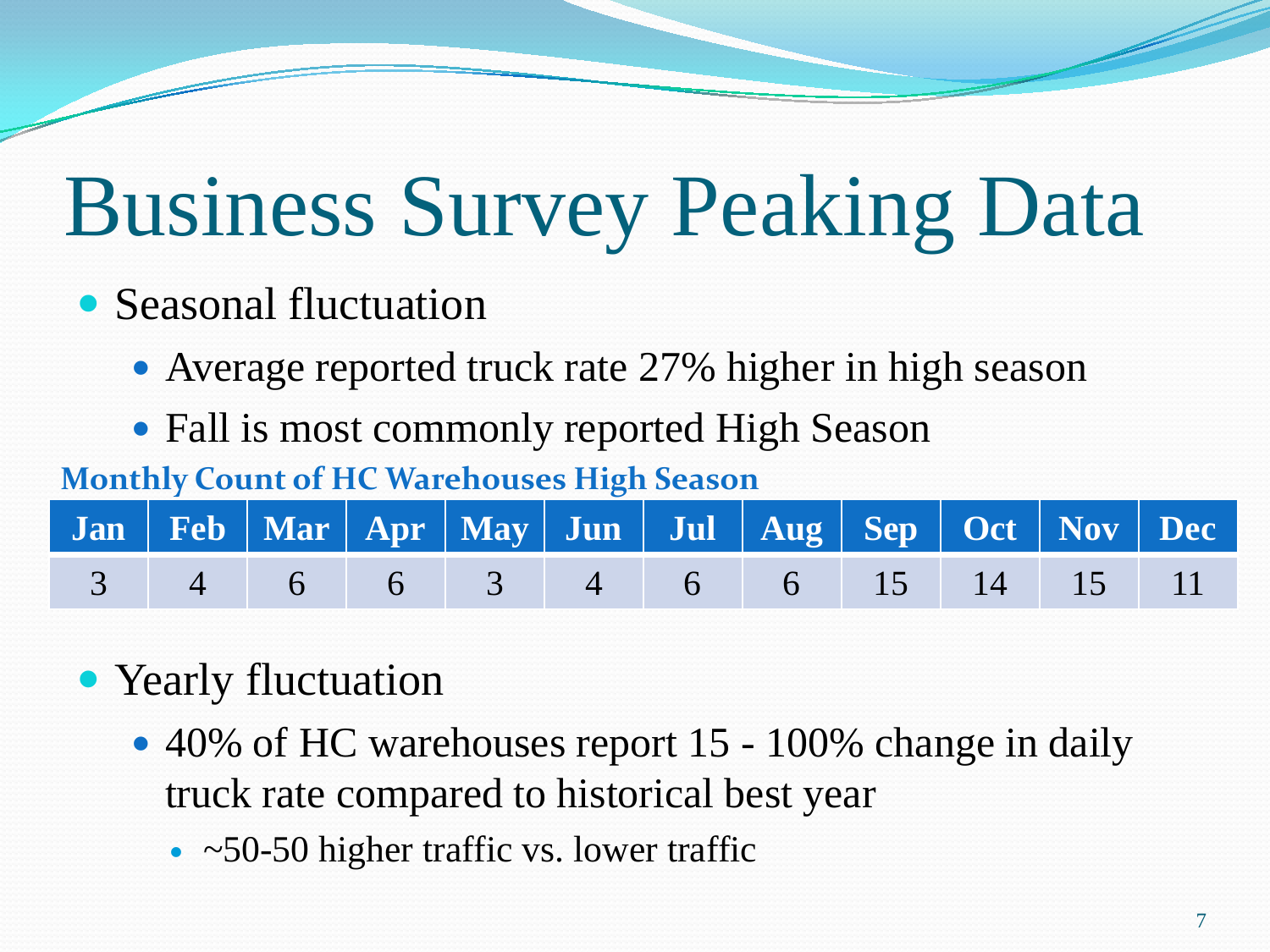### Business Survey - Destinations

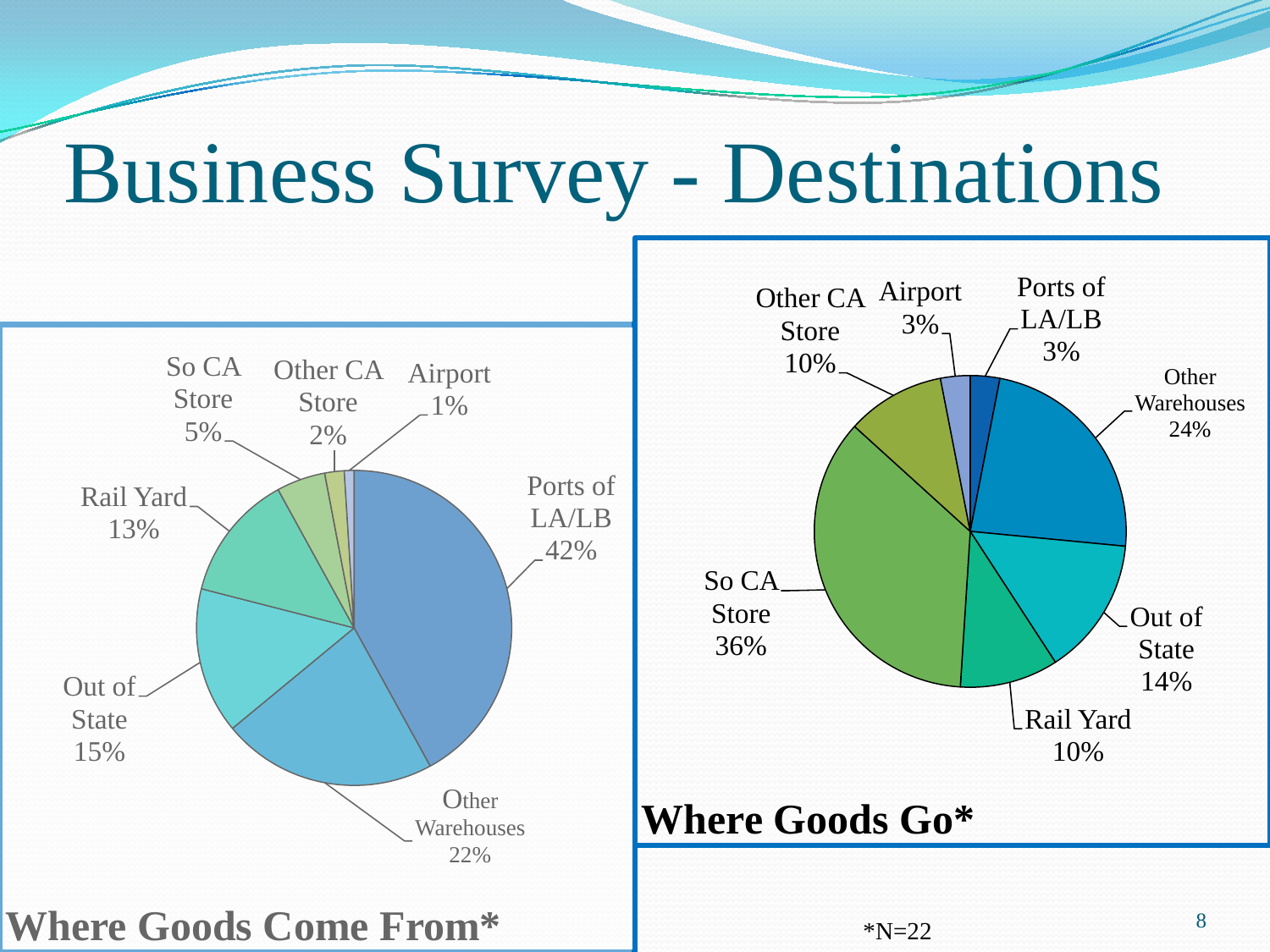## Business Survey Results - Other

- 74% of high-cube warehouses report using onsite hostlers
	- Average of 3.1 hostlers per million square feet
- Four HC warehouses use onsite rail to deliver goods
	- Average truck trip rate 37% lower than non-rail sites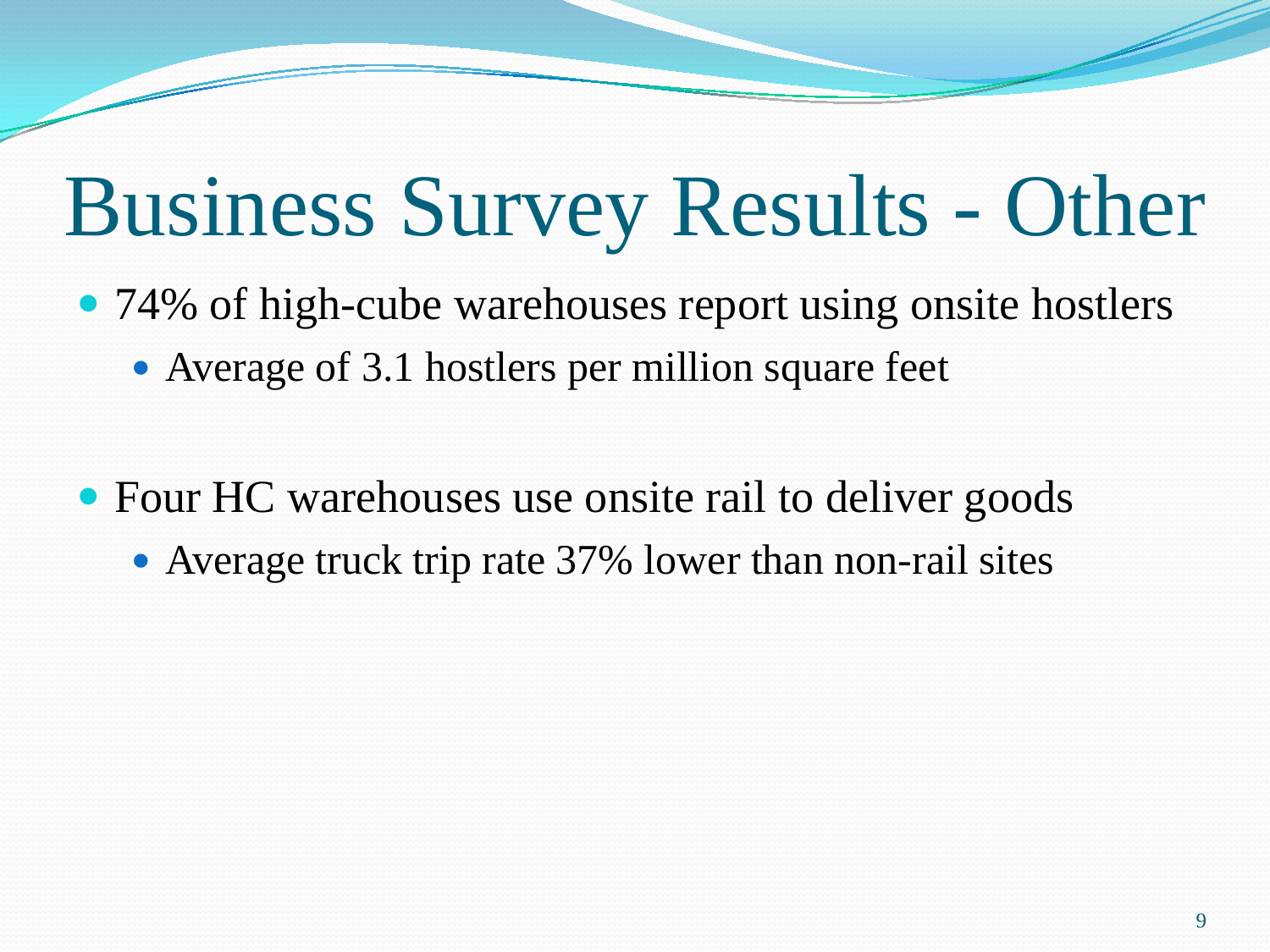### Trip Count Methodology

47

-17

-13

17

- Tube counts (Jan. 2013)
	- Consultant provided list of 47 warehouses to potentially count
		- List based partially on facilities likely to provide access
		- List included building characteristics
		- SCAQMD staff rejected 17 that did not meet 'high cube' criteria
		- 13 additional sites did not provide site access
	- 17 sites originally counted with tubes
		- During QA/QC, many questions arose regarding:
			- Counts of trucks vs. cars
			- Employee vs. truck driveways
			- Multiple tenant buildings
	- To ensure robust data, all tube counts conservatively rejected by SCAQMD staff

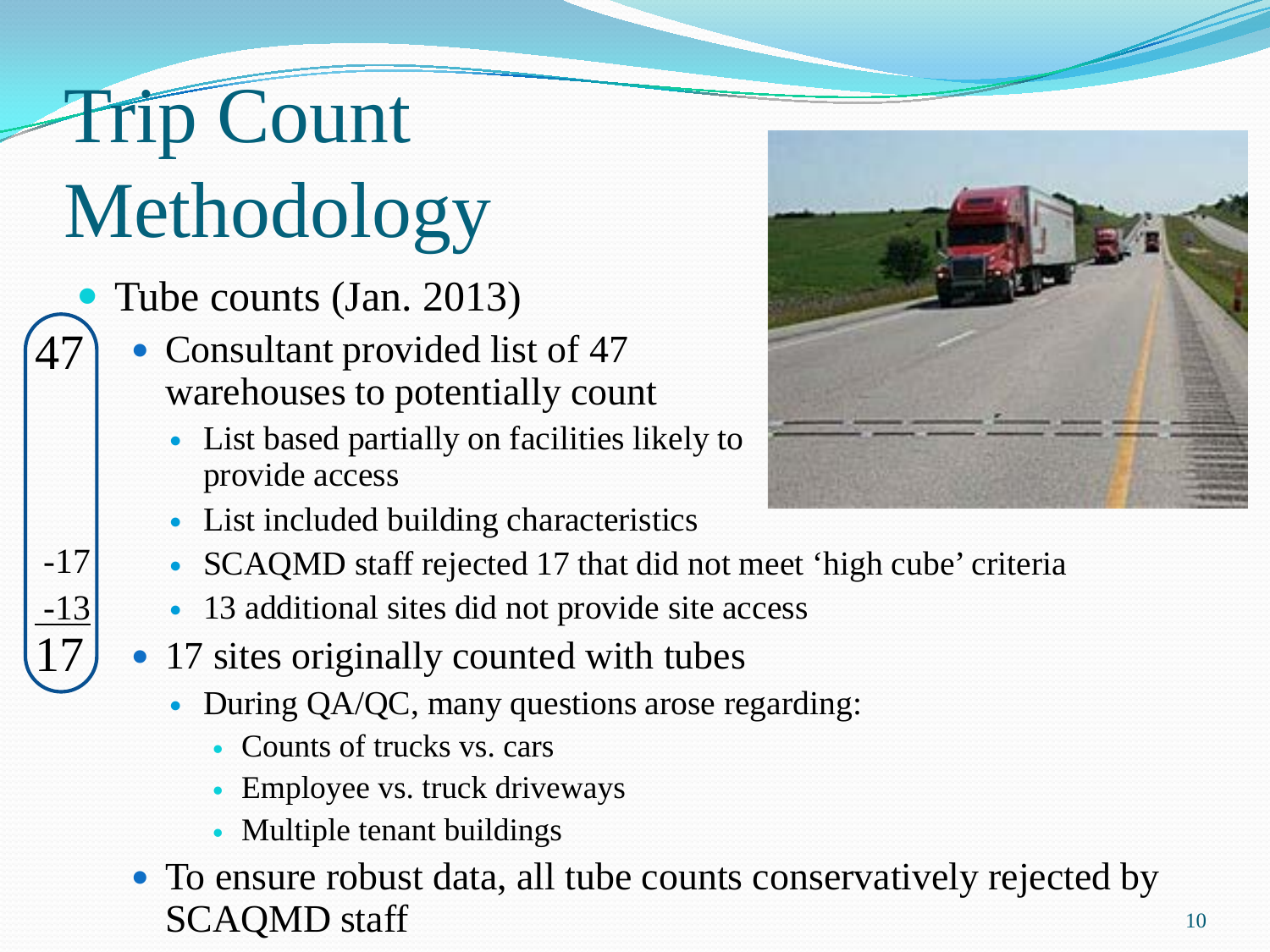# Trip Count Methodology

- Camera Counts (Jul-Sept, 2013)
	- List of 17 tube count sites reduced to 11
		- Removed:
			- Multiple tenants/buildings using one driveway
- 
- Building size in low range (e.g., <300k sf)
- All 11 sites recounted using 24-hour cameras at every driveway
- Last round of trip counts will also use cameras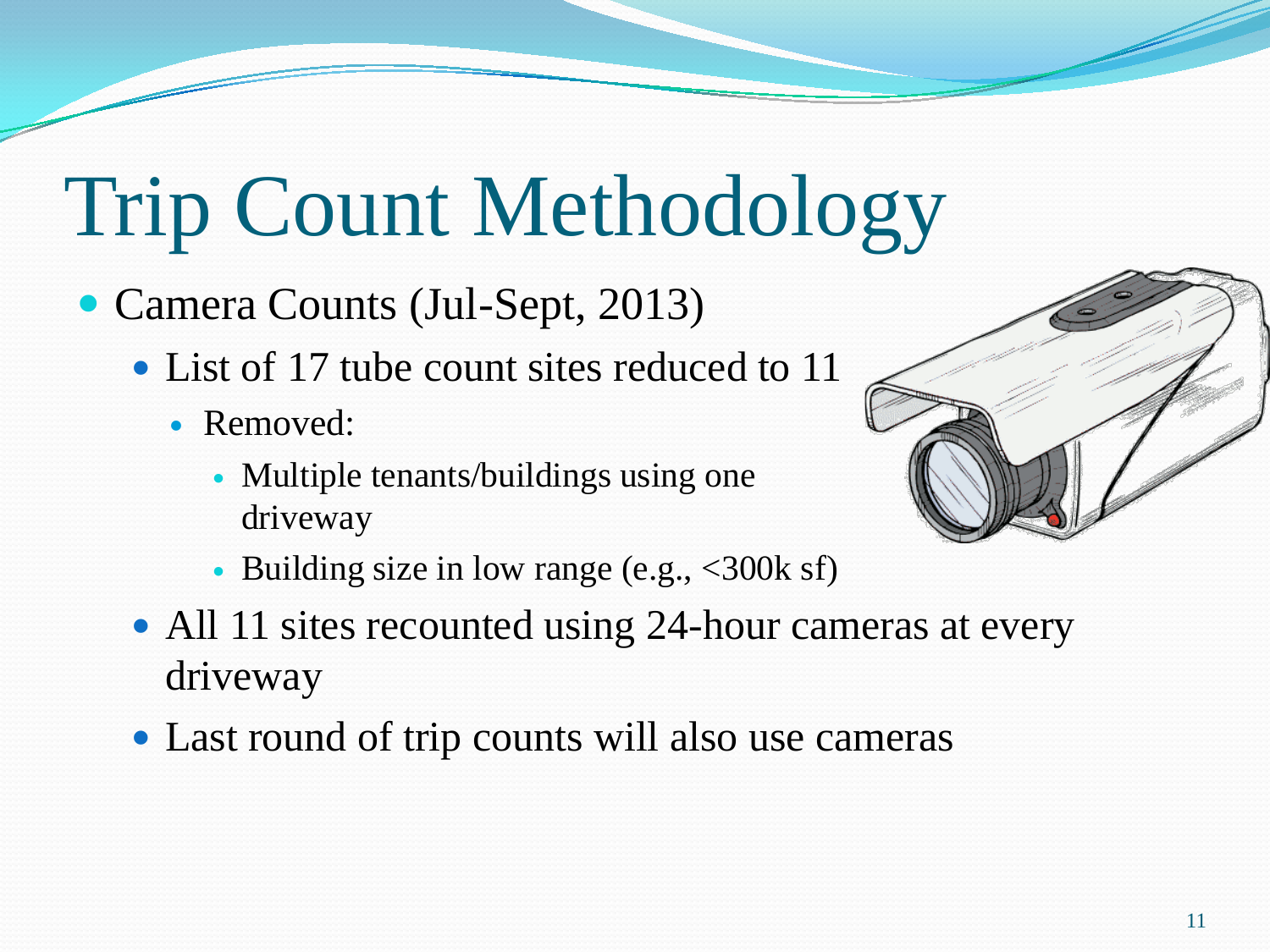# Trip Count Results

| <b>Site</b>         | <b>City</b>      | Size (tsf) | <b>Trucks</b> | <b>Total</b><br><b>Vehicles</b> | <b>Truck</b><br><b>Rate</b> | <b>Overall</b><br>Rate |
|---------------------|------------------|------------|---------------|---------------------------------|-----------------------------|------------------------|
| Americold           | Industry         | 261        | 249           | 455                             | 0.96                        | 1.75                   |
| <b>Custom Goods</b> | Rancho Cucamonga | 240        | 155           | 358                             | 0.65                        | 1.49                   |
| McKesson            | Santa Fe Springs | 255        | 151           | 646                             | 0.59                        | 2.53                   |
| Ralphs              | Paramount        | 556        | 526           | 1,154                           | 0.95                        | 2.07                   |
| Big O Tires         | Mira Loma        | 404        | 107           | 239                             | 0.26                        | 0.59                   |
| Home Depot          | Mira Loma        | 1,100      | 467           | 944                             | 0.42                        | 0.86                   |
| Komar               | Mira Loma        | 657        | 129           | 802                             | 0.2                         | 1.22                   |
| K-Swiss             | Mira Loma        | 309        | 56            | 168                             | 0.18                        | 0.54                   |
| Meiko               | Mira Loma        | 558        | 136           | 380                             | 0.24                        | 0.68                   |
| Home Depot          | Ontario          | 650        | 578           | 1,984                           | 0.89                        | 3.05                   |
| K-Mart              | Ontario          | 1,610      | 368           | 823                             | 0.23                        | 0.51                   |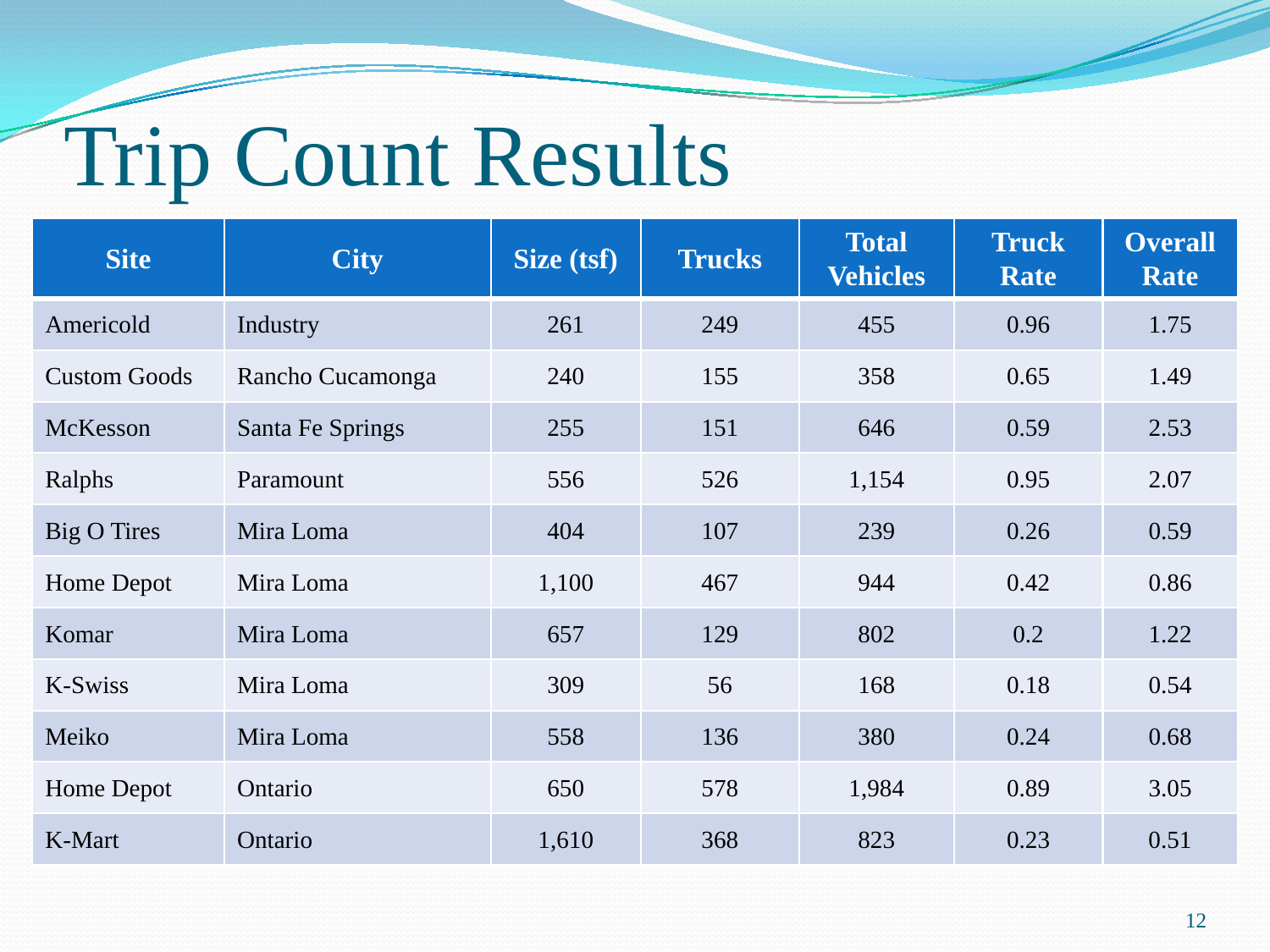## Preliminary Trip Count Summary

#### **Summary Table Based on Partial Data Set**

|                        | <b>CalEEMod</b> | <b>ITE</b> | <b>NAIOP 2010</b><br>$($ >500 $k$ sf) | <b>Round 1</b><br>(All),<br>$N=11$ | <b>Round 1</b><br>$( >500k \text{ sf}),$<br>$N=6$ |  |
|------------------------|-----------------|------------|---------------------------------------|------------------------------------|---------------------------------------------------|--|
| <b>Average Overall</b> | 1.44            | 1.68       | 0.95                                  | 1.39                               | 1.4                                               |  |
| 95th % Overall         | 2.59            | $NR^*$     | $2.24*$                               | 2.79                               | 2.81                                              |  |
| <b>Average Trucks</b>  | 0.58            | 0.64       | 0.29                                  | 0.51                               | 0.49                                              |  |
|                        |                 |            |                                       |                                    |                                                   |  |
| 95th % Trucks          | 1.04            | $NR^*$     | $0.58*$                               | 1.39                               | 0.93                                              |  |

*\* Parameter not reported in original study*

Statistics will be updated with additional trip count data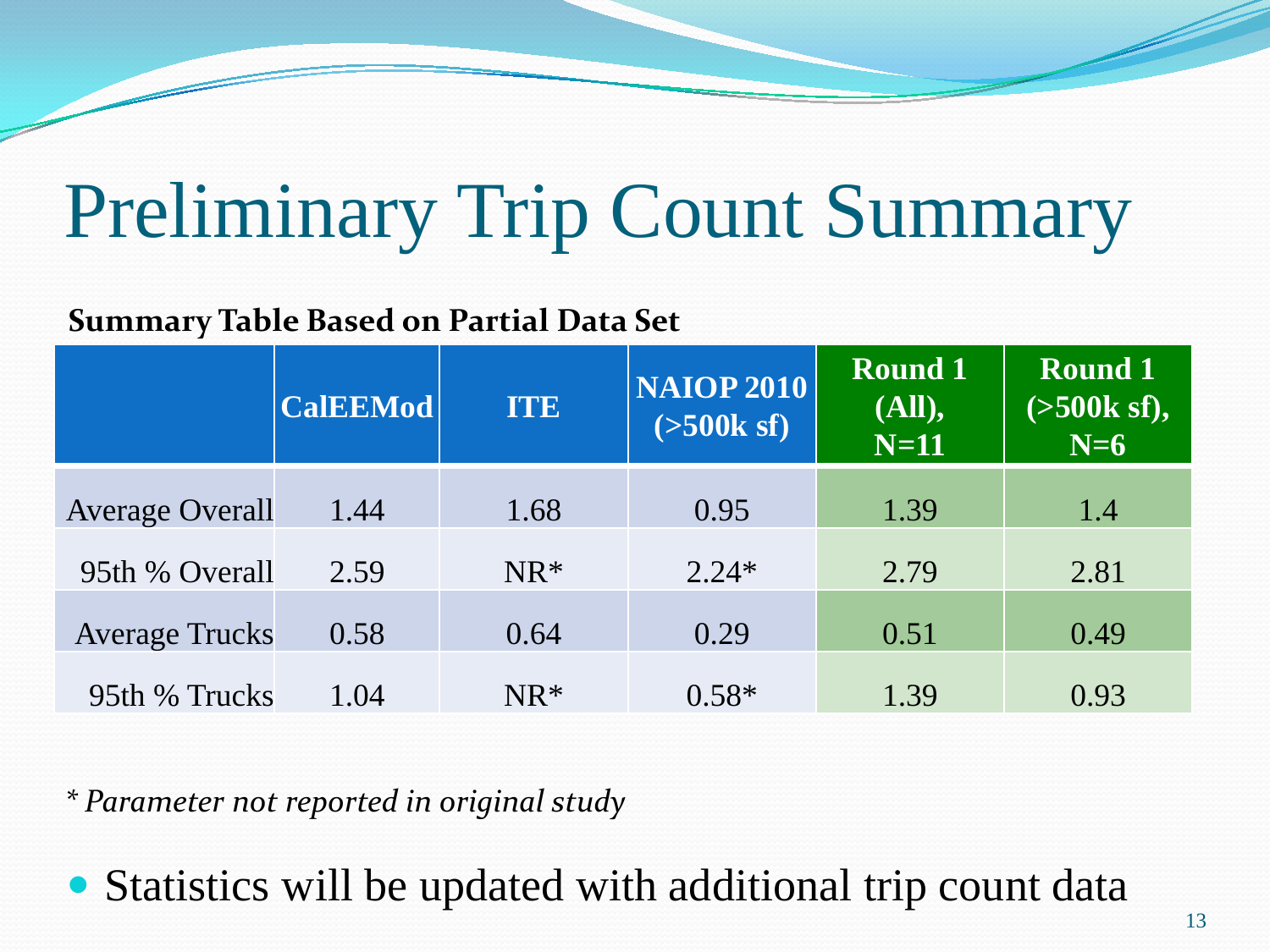## Trip Counts Historical Comparison

Two warehouses counted previously in 2010 (NAIOP)

| <b>Site</b>            | <b>Truck Rate</b><br>(2010 / 2013) | <b>Overall Rate</b><br>(2010 / 2013) |  |  |
|------------------------|------------------------------------|--------------------------------------|--|--|
| Home Depot (Mira Loma) | 0.08/0.42                          | 0.49/0.86                            |  |  |
| K-Mart                 | 0.21/0.23                          | 0.63/0.51                            |  |  |

• Comparison supports business survey conclusion that rates are variable through time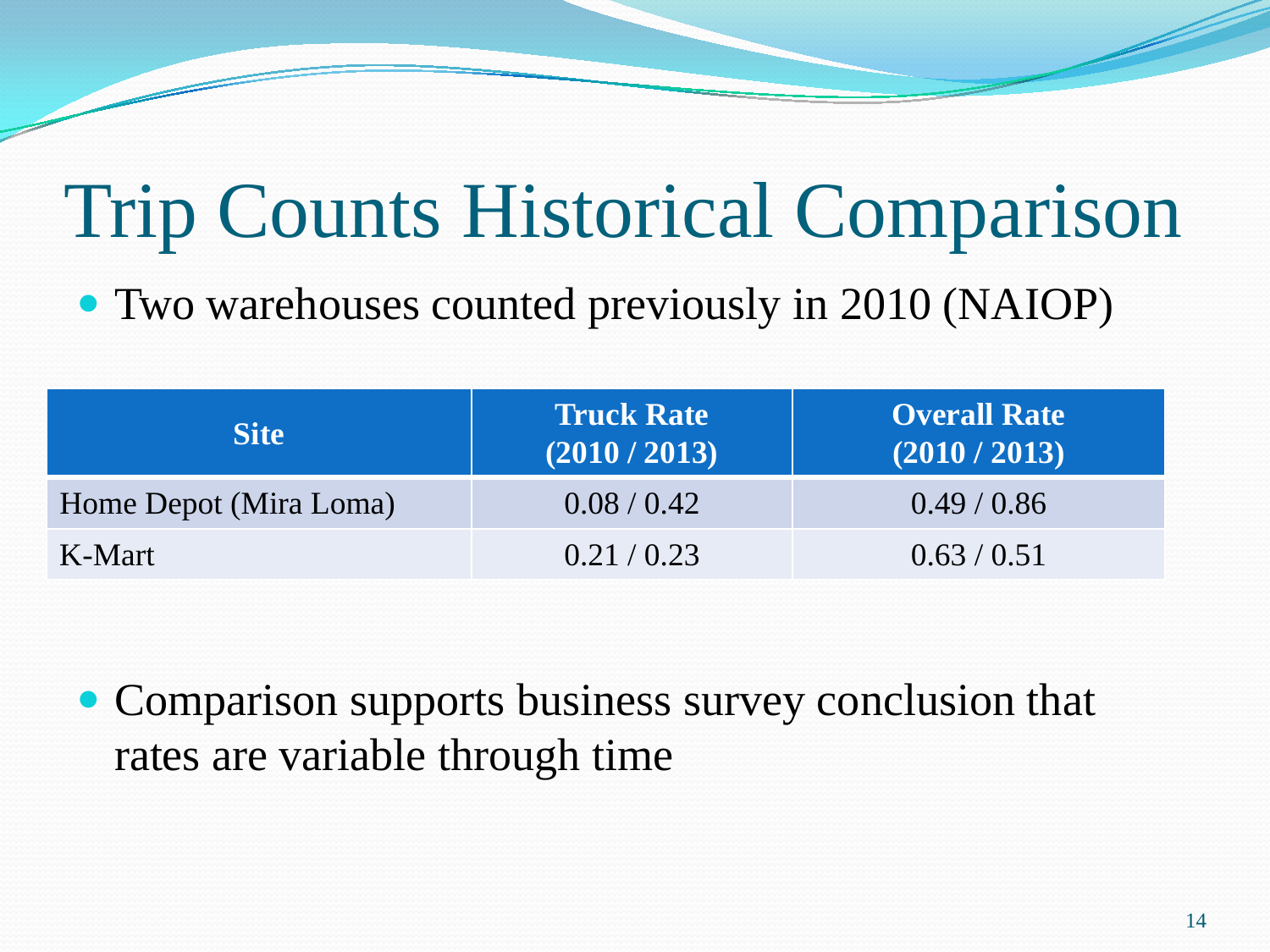# Summary

• Preliminary business survey results available

Round 1 Trip Counts complete